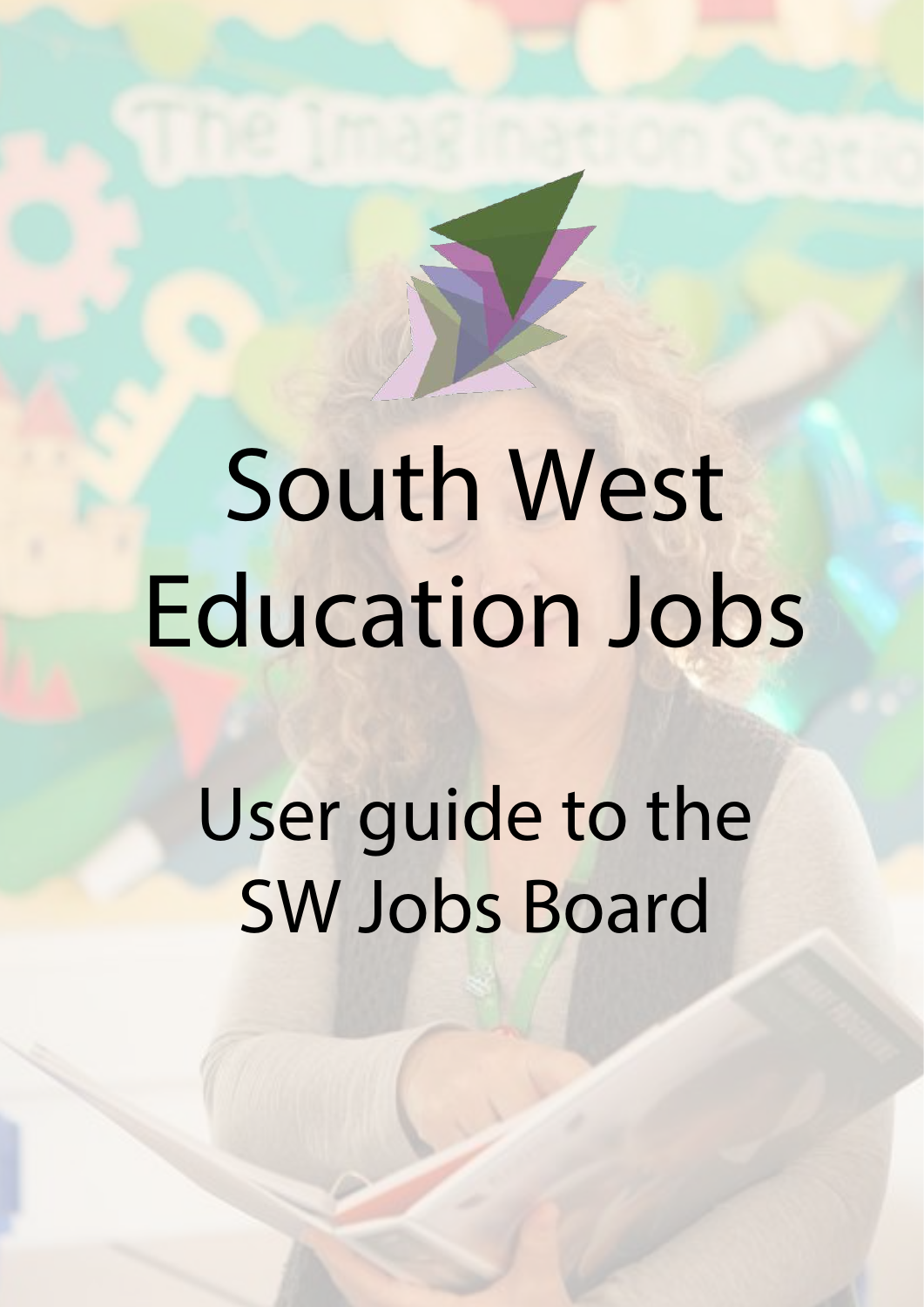## **Contents**

**Exeter Consortium 01392 927171 info@exeterconsortium.com**

#### **www.southwesteducationjobs.co.uk**

For any issues, questions or support not in this document please contact Exeter Consortium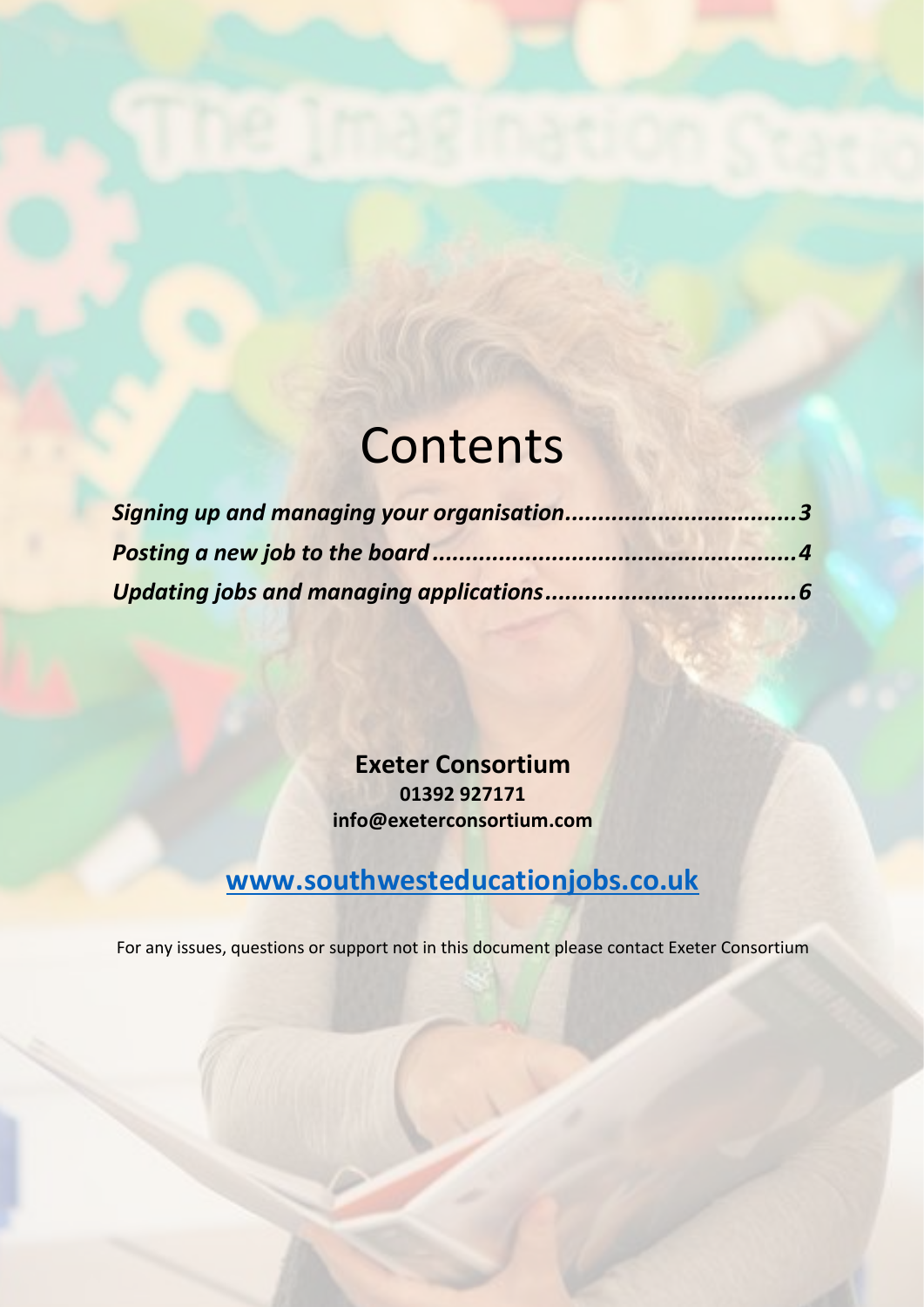#### Signing up and managing your organisation

| Exeter Consortium Exeter Supply Partnership                                                                                                                                                                                                                                                                                                                                                                                                | South West<br>Education Jobs                                                                                                                                                                                                                                                                                                                                                                                          | Ś<br>Post a job                                                                                                                                                                                                                                                                                      |
|--------------------------------------------------------------------------------------------------------------------------------------------------------------------------------------------------------------------------------------------------------------------------------------------------------------------------------------------------------------------------------------------------------------------------------------------|-----------------------------------------------------------------------------------------------------------------------------------------------------------------------------------------------------------------------------------------------------------------------------------------------------------------------------------------------------------------------------------------------------------------------|------------------------------------------------------------------------------------------------------------------------------------------------------------------------------------------------------------------------------------------------------------------------------------------------------|
| <b>BUT A TIME IMAGEMENT</b><br>South West<br>Education Jobs<br>$\blacksquare$<br>Post a job<br><b>Exeter Consortium Exeter Supply Partnership</b>                                                                                                                                                                                                                                                                                          |                                                                                                                                                                                                                                                                                                                                                                                                                       | <b>EMPLOYERS</b>                                                                                                                                                                                                                                                                                     |
| <b>Organisation Sign up</b><br>Create an account for your organisation to post jobs<br>About your organisation                                                                                                                                                                                                                                                                                                                             |                                                                                                                                                                                                                                                                                                                                                                                                                       | Log in<br>Sign up                                                                                                                                                                                                                                                                                    |
| Organisation name<br><b>Exeter Consortium</b><br>Company logo<br>Browse.<br>We recommend using a 200 x200 or higher-res square image, such as a Linkedin avatar<br>Company description <b>Company</b><br><b>BIUS Hi Hz E = % Ix</b><br>we train the next generation of teachers<br><b>External links</b><br>Organisation website<br>Company Linkedin   Concern<br>https://www.linkedin.com/company/xyz<br>https://www.exeterconsortium.com | Your Stats<br><b>Company Profile</b><br><b>Your Profile</b><br>About your compan<br>Your Jobs<br>Your Applicants<br>Organisation name<br><b>Exeter Consortium</b><br>Billing<br>Organisation slogan<br>We train the next generation of teachers<br>Company logo<br>Browse<br>.<br>Ne recommend using a 200×200 or higher-res square image, such as a Linkedin avatar.<br>Company description<br>B J U G H H H H H & L | 1. To create an account for your<br>organisation, click on the briefcase<br>icon in the top right of the header<br>bar, then on Sign Up.<br>2. Fill in the subsequent form fields<br>for your organisation. Add in social<br>media links where applicable, your<br>Institution logo is also strongly |
| Organisation twitter handle<br>Company Facebook<br>@ExeterConsort<br>https://www.facebook.com/xyz<br>Create your employer account<br>Company email<br>info@exeterconsortium.com<br>Confirm password<br>Password<br>$\overline{2}$<br><br><br>Create account                                                                                                                                                                                | <b>External links</b><br>Organisation website<br>Company Linkedin<br>https://www.exeterconsortium.com<br>Organisation twitter handle<br>Company Facebook<br><b>ExeterConsort</b><br>Your employer account<br>Company email<br>info@exeterconsortium.com                                                                                                                                                               | recommended.<br>An email address and password are<br>required.<br>https://www.linkedin.com/company/xy<br>3. If your fields are correct a success<br>https://www.facebook.com/xyz<br>notification will very briefly appear in<br>the top right corner of the page.<br>3                               |

3 *cont.* The *Your Stats* page will show with job-related activity over the last 30 days. This Dashboard page also includes: *Your Profile* to allow changes at any time and *Your Jobs* showing all job history. The *Your Applicants* and *Billing* pages are not covered in this section, refer to *section 3.* At any time click on your logo, previously the briefcase icon, to sign out.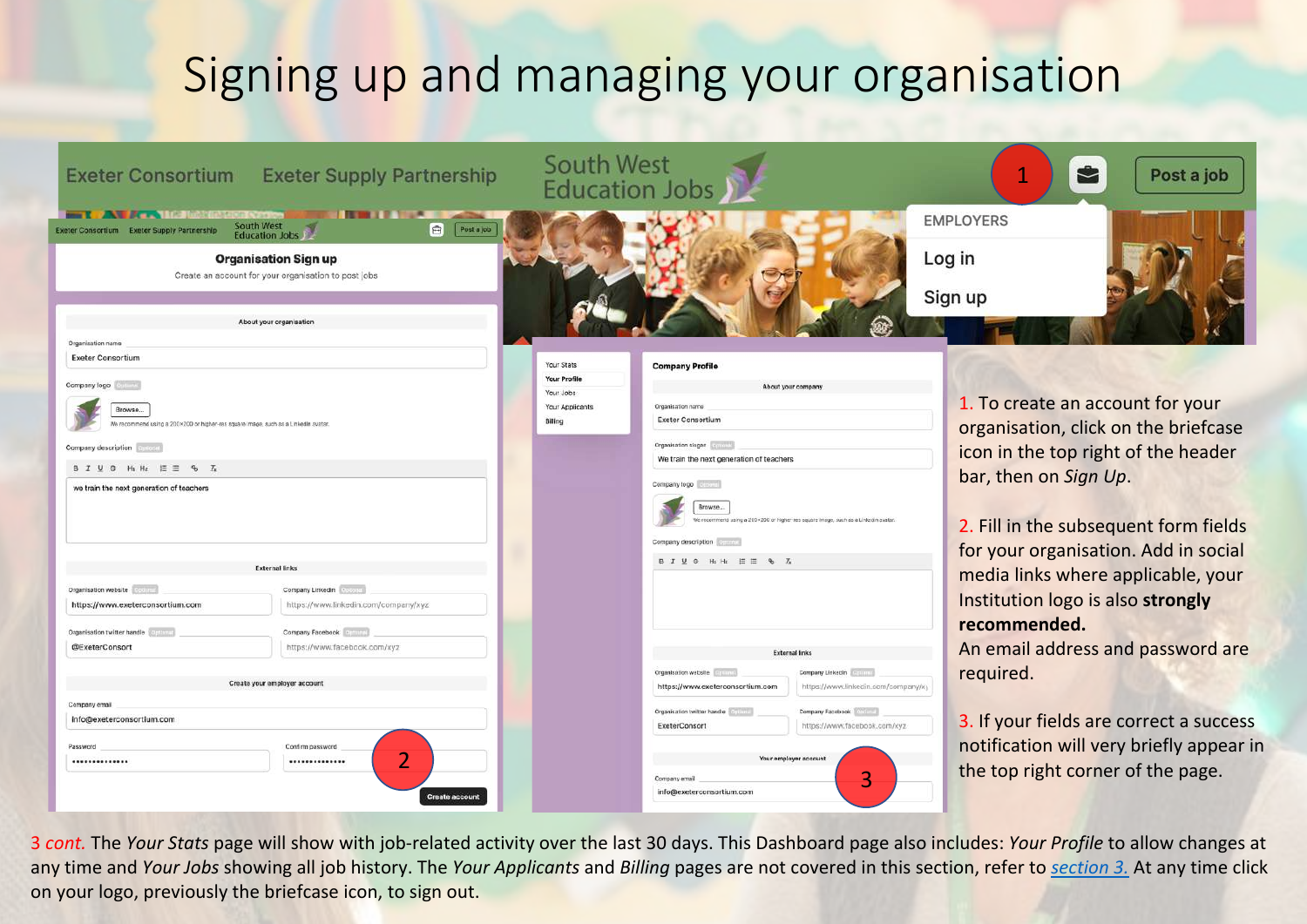## Posting a new job to the board

1. Select *Post a job* in the top right menu banner after which you will be asked to choose a job post plan. Currently there is only one option to select.

2. Select this free plan. If you are not currently signed in, then you will be asked if you would like to sign up to the jobs board as a new user or to sign into an existing account to create the listing. If you are a new user, please see *section 1* of this guide.



take a few seconds to appear so please be persistent if you are not immediately offered location options.

You may need to refresh the page to retry entering the job location, so do not insert your job description until you have selected the location from the dropdown box.

Consortium during job post approval The site will go live on 09/01/2021.

Please select *Onsite only* from the remote options available, unless remote options are applicable.

3. You will now be asked to create your new job listing for the board. Points *3.1-3.3* cover some important settings.

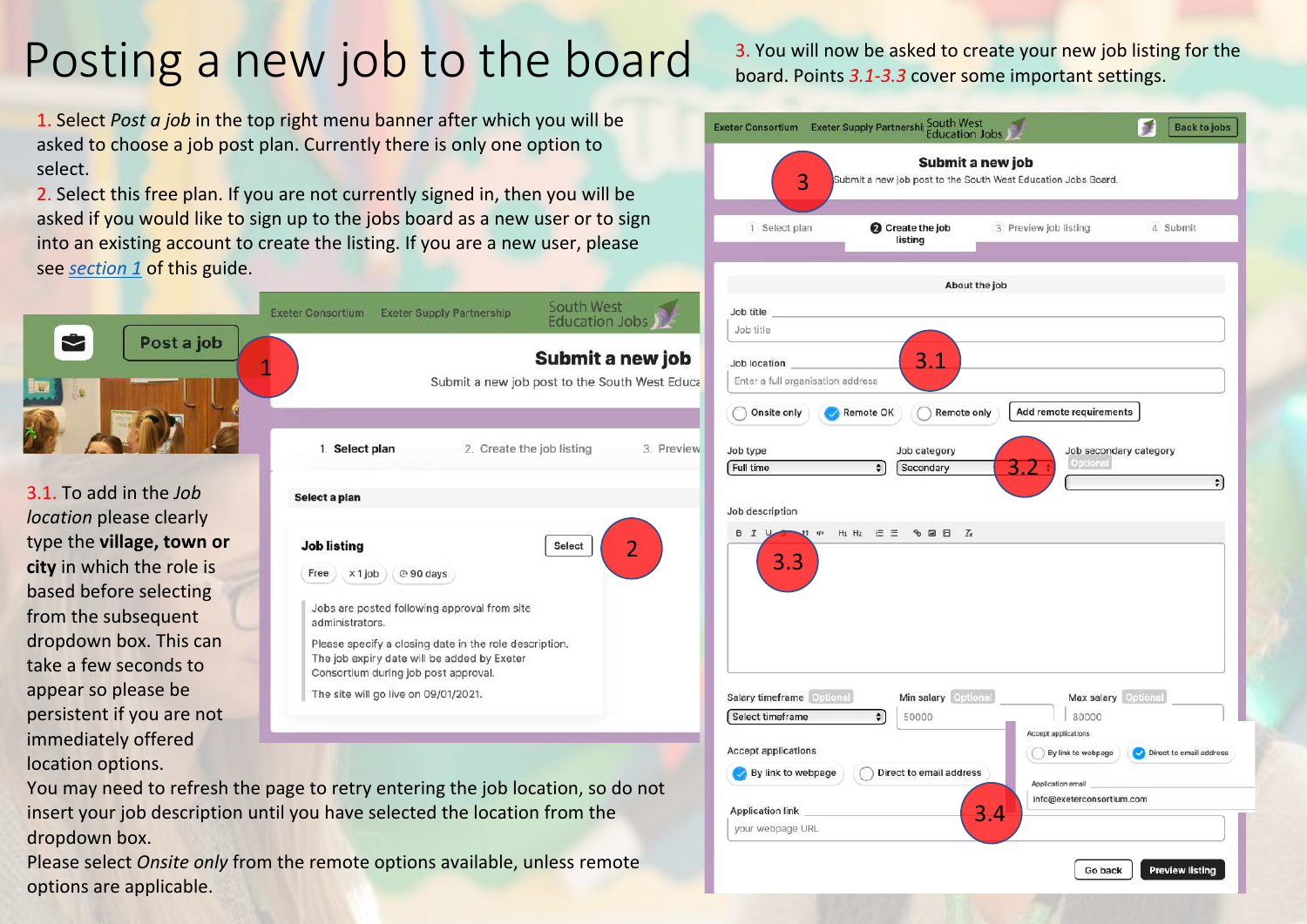3.2 To allow candidates to search by type, a main role category or by a sub-category please select the closest matching category from the *Category* fields. The sub-category field is optional and further refines the position advertised.



from them when they are directed to your email address or webpage. Please add a closing date to the advert in the job description so that Exeter Consortium can hide the role from the board on this day. This closing date will be added when the job is approved. **Please note:** When copying text from a word document for the description please select actual text and not any whole text boxes or images from the source document.



5. Selecting *Post for free* will submit the job to Exeter Consortium who will add the closing date **(specified in the job description)** and approve the post.

A confirmation page reading *Your job listing was submitted to the job board for approval* will now show*.*

3.4. Exeter Consortium **strongly recommends** selecting *Direct to email address*. Applicants will then be required to email, to an address of your choosing, their application or a request for your application pack. Add in salary information including the pay timeframe in the *Salary* fields.

4. When you are happy, click on *Preview listing* to see how the job will appear on the board. You can *Go back* to make any changes before clicking *Confirm listing* to move on to the *Post for free* page shown right.

**Back to jobs** 

3.3 Please specify the application process in the job description section to guide prospective applicants as to